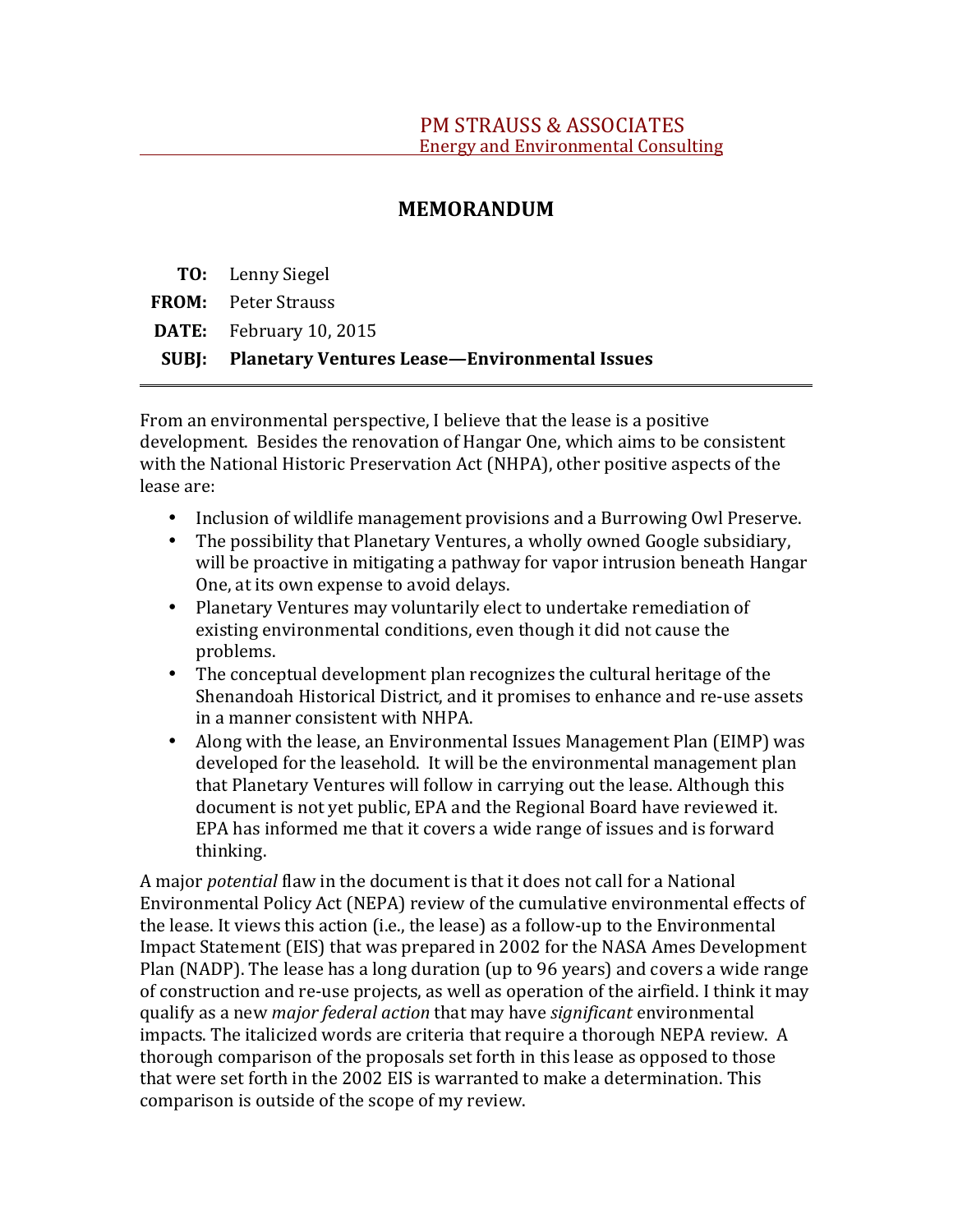### **Bona Fide Prospective Lessee Letters**

During the course of development work at several buildings, Planetary Ventures seeks to absolve itself from responsibility for cleanup of previously contaminated soil and groundwater. It requires that U.S. EPA and the Bay Area Regional Water Quality Control Board write Bona Fide Prospective Lessee Letters satisfactory to the Lessee, Planetary Ventures, within six months of the effective date of the lease. ("Bona Fide Prospective Lessee Letters" means letters from EPA and the Water Board confirming that the Lessee has conducted all appropriate inquiry and outlining what the EPA and the Water Board, respectively, deem to be the "reasonable steps" Lessee must follow to maintain its Bona Fide Prospective Lessee status for liability purposes). If letters are not received, the Lessee may terminate its Lease. The agencies are in the process of drafting these letters, contingent upon the final Environmental Issues Management Plan (EIMP). EPA told me that these letters would probably be issued in January 2015.

### **Existing Environmental Conditions**

The Landlord (i.e., NASA) retains its obligations to address Existing Environmental Conditions, including all of its obligations under the Environmental Agreements and the Federal Facilities Agreement (FFA) it is presently negotiating with the EPA and the Navy. None of those obligations shall become the responsibility of Planetary Ventures unless it chooses to accept them. ("Landlord acknowledges that the Tenant may elect to voluntarily undertake remediation of Existing Environmental Conditions, notwithstanding those conditions were caused by and are the responsibility of third parties.")

The lease, in Section  $6(a)$  states:

Portions of the Property are underlain by a plume of contaminated groundwater that comprises two Superfund sites: the former Naval Air Station Moffett Field; and the Middlefield-Ellis-Whisman site. Tenant understands that the groundwater is contaminated with solvents and petroleum hydrocarbons. The EPA has identified responsible parties for the contamination which is the subject of these Superfund sites. Those parties include Landlord, Navy and the MEW Companies. In addition, the Navy is responsible for various other cleanup sites on the Premises, including Hangar One. Tenant hereby acknowledges receipt of the Environmental Reports. It is not the intention of the Parties that this Lease allocate any *liability for any Existing Environmental Conditions to Tenant* (emphasis added).

If any Hazardous Material is encountered, discovered, or identified during the term of the lease, including in the indoor air, soils, soil vapor, or groundwater,

[It] shall be presumptively concluded that such Hazardous Material was present at the Premises prior to the Commencement Date and that such Hazardous Material is an Existing Environmental Condition; Landlord may rebut such presumptive conclusion by proving by a preponderance of the evidence (with Landlord bearing the burden of proof) that the Hazardous Material was initially released on or after the Commencement Date. Tenant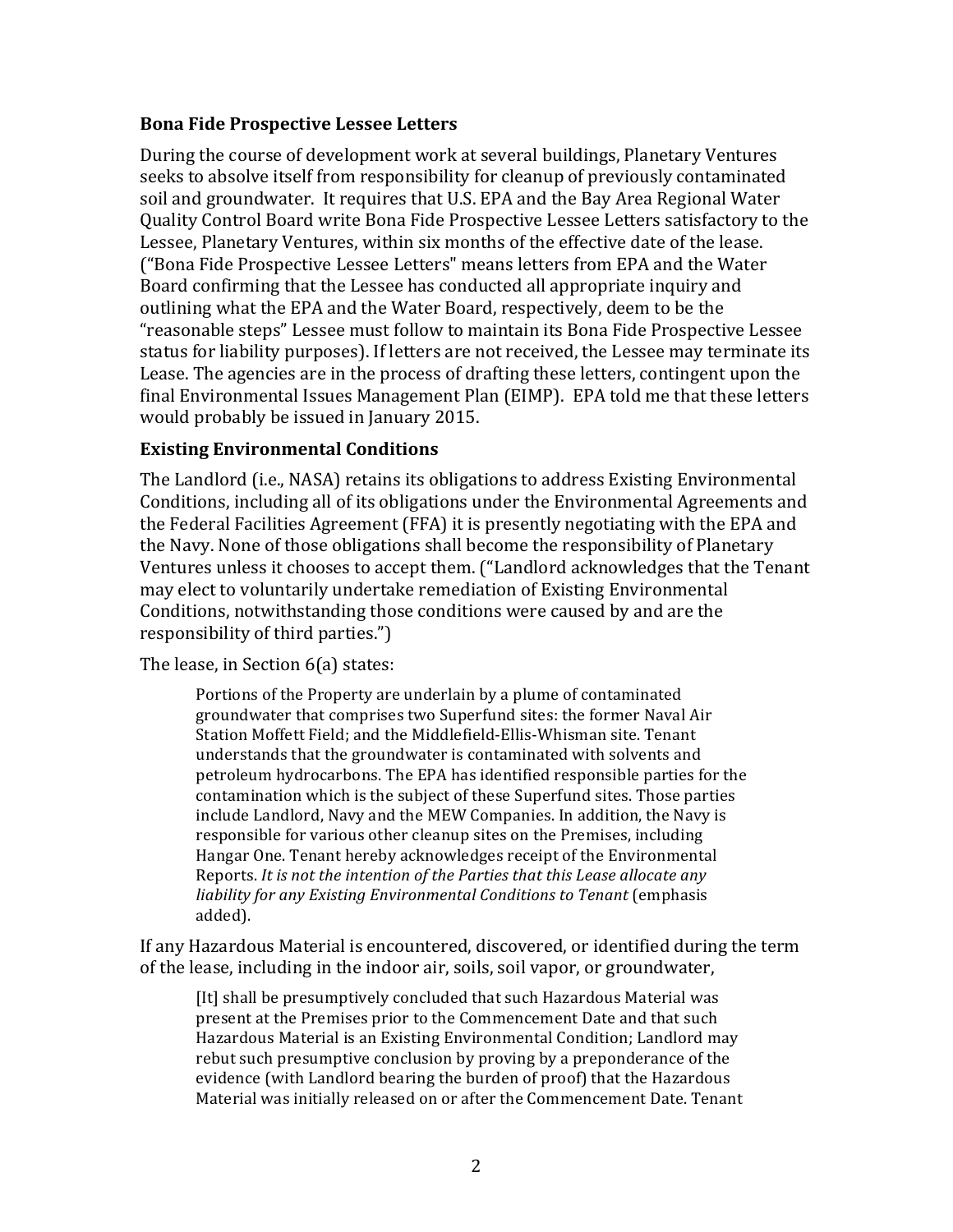will cooperate with Landlord, at no expense to Tenant, in determining the origin of any Hazardous Materials encountered.

Planetary Ventures agrees that it will not permit any use, storage, or other handling of any hazardous material that is not permitted. (This does not apply to any fuel farms that are currently installed or will be installed to serve the Airfield.) If any release of hazardous material occurs and Tenant is responsible, the Tenant will take remedial measures. Furthermore, should the Landlord give notice that the use, storage, or handling of any hazardous material does not comply with this Lease, the Tenant will correct it within ninety days.

Additionally, the Landlord will cooperate with the Tenant in its efforts to obtain indemnification from any of the potentially responsible parties, including an obligation to defend it if a dispute occurs.

# **Moffett Field Environmental Issues Management Plan (EIMP)**

As a prelude to agreement, Planetary Ventures has prepared a Moffett Field Environmental Issues Management Plan (EIMP), which covers the entire leasehold. This draft report is not public, but has been commented on by EPA and the Water Board, and in the lease it is referred to as approved by EPA. EPA is comfortable with the content of the EIMP, and it was put together by EKI, the same consulting firm that was responsible for the 2005 EIMP for NASA Research Park. The EIMP will address Vapor Intrusion, as well as other environmental challenges. All work involved in this lease will be performed in a manner consistent with the EIMP. The EIMP can be amended from time to time at the request of the Tenant to reflect current development initiatives and constraints, subject to the approval of Landlord.

Planetary Ventures will work with NASA's Office of Environmental Services during site planning, and it will implement the guidelines and recommendations in the Environmental Issues Management Plan (EIMP) to ensure that none of the proposed construction, demolition, and infrastructure improvement projects would expose personnel to unacceptable levels of contaminated soil or groundwater. If the Remediation Project Manager (RPM) determines that there is a possible risk of exposure, the proposed design will be altered to prevent such exposure. If it is not feasible to avoid exposure, protective measures will be undertaken to minimize the risk of exposure as described in the EIMP. These measures include:

- Relocating treatment system components that would be affected by development
- Excavating contaminated soil during development
- Installing lined underground utility pipes or collars to prevent migration of contaminated groundwater
- Constructing vapor barriers or sub-slab ventilation to prevent vapor intrusion
- Retrofitting existing buildings to prevent vapor intrusion

# **MEW and NAVY Construction Coordination Agreements**

Two (draft?) Construction Coordination Agreements have been attached to the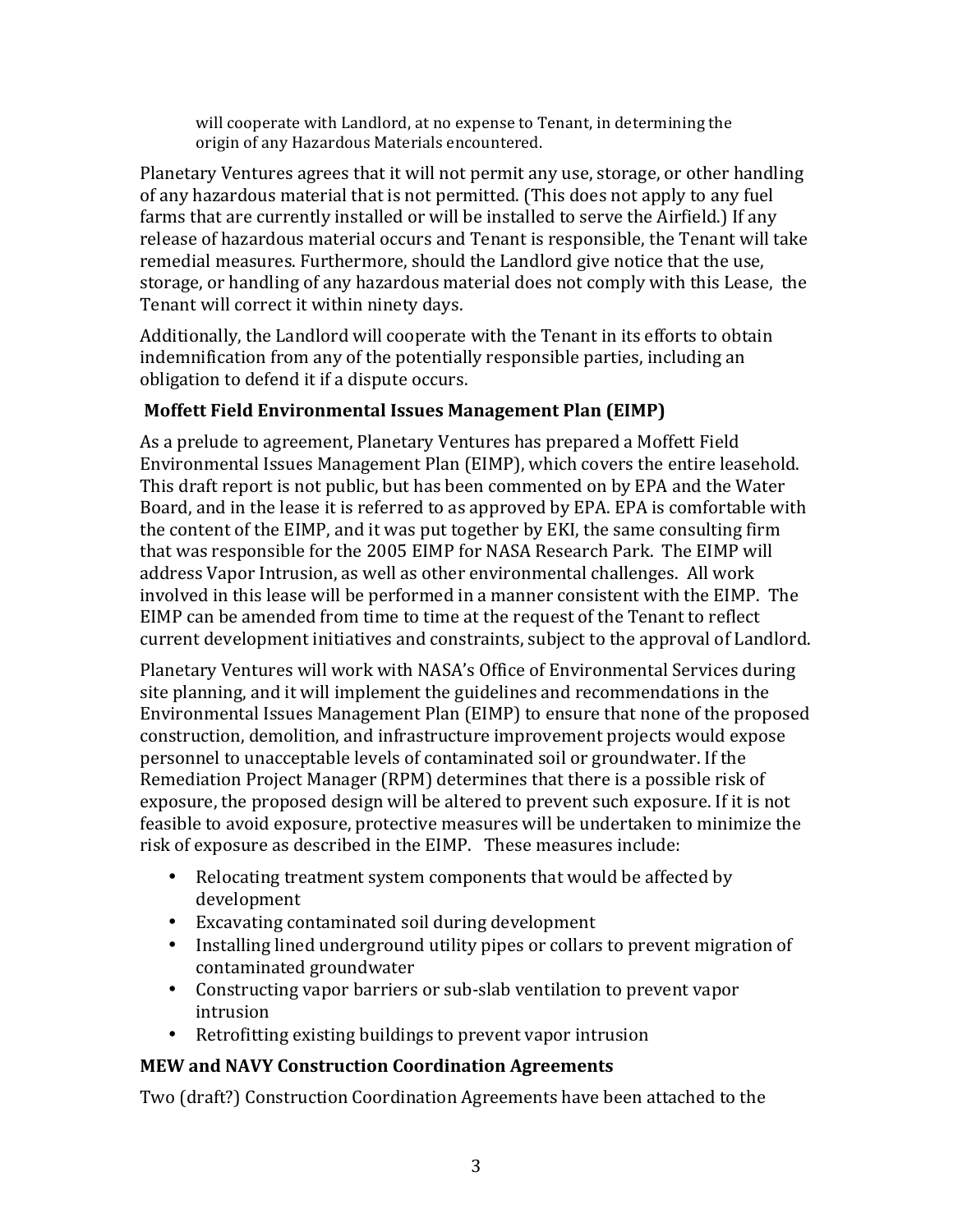Lease: one is between NASA and the MEW Companies, and the second is between NASA and the Navy. They refer to all alterations, capital improvements, rehabilitation, and infrastructure on the leasehold. NASA, the MEW Companies, and the Navy entered into these Agreements to delineate the roles and responsibilities for managing contaminated soil and groundwater that is excavated during the project development and for the mitigation of vapor intrusion. Because NASA is ultimately responsible as the Landlord, Planetary Ventures is referred to as the Project Developer in these construction Agreements. It must comply with each of these agreements (if executed).

Planetary Ventures' redevelopment activities may include, but are not limited to, demolition, grading, trenching and other excavation work, as well as construction connected with the development of office, residential, educational, research and development, and other facilities. To ensure appropriate handling of potentially contaminated soil or groundwater during construction activities, the Landlord reserves the right to conduct environmental sampling during construction, and all environmental sampling will be performed under the Landlord's oversight.

Should Planetary Ventures determine that a remedial system well must be removed, Planetary Ventures will pay all costs of well sealing and replacement, as well as related costs. The MEW Companies and Navy agree to attempt to have the EPA RPM approve abandonment of such well(s) in lieu of replacement of such well(s). Furthermore, Planetary Ventures will pay any costs of relocation, replacement, modification, or repair of the remedial systems.

These Agreements apply only to geographical parts of Moffett Federal Airfield (MFA) that are or will be physically affected by the construction work. This area is designated as AR-1 and AR-3 in the Allocation Agreement reached earlier (1998). [Note that these areas are not designated in this Agreement. Alana Lee of EPA has informed me that AR-1 is MEW's area of responsibility for the MEW chemicals of concern, generally west and south of the Navy's Western Area Treatment System (WATS) area. It does not include the total petroleum hydrocarbons (TPH) or vadose-zone soil contamination or the Site 28 WATS area].

For example, if VOCs are determined to exist in saturated zone soils in AR-1, Planetary Ventures shall immediately notify the MEW Companies' representative. If any saturated zone soil in AR-1 contains "only those VOCs associated with the MEW plume" at concentrations exceeding EPA cleanup standards, the MEW Companies shall manage and dispose of these soils at their cost:

Vadose zone and saturated soils containing petroleum hydrocarbons (whether or not they also contain VOCs) will be transported by Planetary Ventures to a staging area and shall be managed by NASA, at the Navy's expense. 

The lease also states, "If the groundwater from AR-1 contains TPH above 50 parts per billion ("ppb") (or such lower standard as may in the future be established by EPA), it will not be discharged to the Remedial System GWTS [Groundwater] Treatment System]." Planetary Ventures is responsible for discharge of this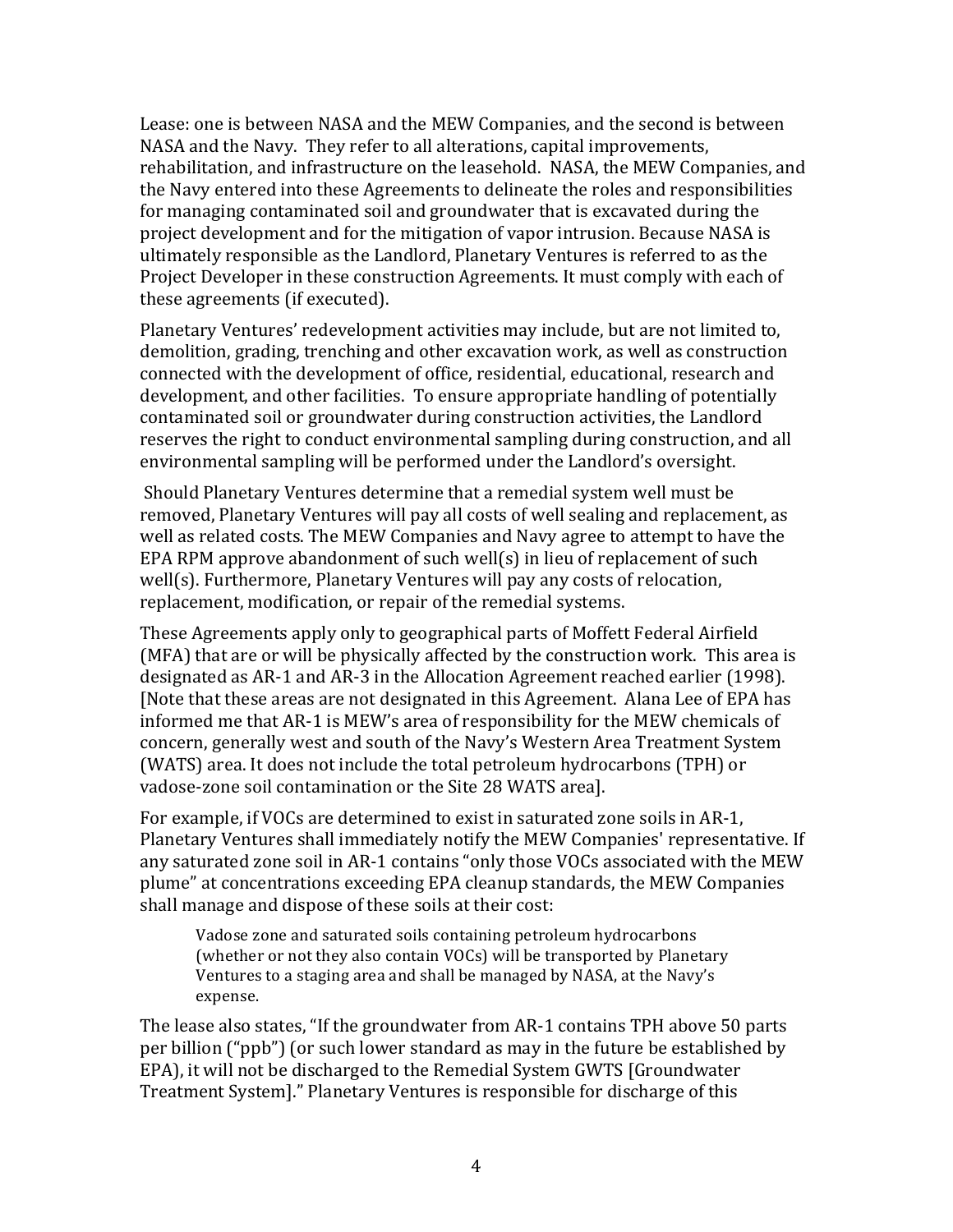groundwater, and it "may be able to obtain permission from the City of Sunnyvale Waste Water Treatment Plant to discharge the water to the NASA sanitary sewer systems." If the groundwater from AR-1 cannot be discharged to the sanitary sewer, Planetary Ventures will deliver it to the Navy's Westside Aquifer Treatment System for treatment by the Navy.

If the groundwater from AR-1 contains TPH below 50 ppb (or such lower standard as may in the future be established by EPA) and contains VOCs that are identified as those associated with the MEW plume, the groundwater can be discharged to the Remedial System GWTS. Planetary Ventures will pay all costs associated with extraction, delivery and storage of groundwater prior to treatment at the GWTS. The MEW Companies will pay all costs of pumping the groundwater from the storage tanks and treating it through the Remedial System GWTS.

### **Management and Abatement Plans**

Prior to commencement of any renovation, demolition, or construction work, the Planetary Ventures will develop a management and remediation plan for lead-based or PCB-contaminated paint. Additionally, it will develop an asbestos management and abatement plan. These plans will be submitted to the Landlord for its prior review and approval. The Landlord will execute all manifests for removal of these materials.

### **Hangar One Renovation**

Reskinning and re-using Hangar One is one of most important projects addressed in this lease. The lease requires that Tenant promptly begin the design and other prereskinning work required for Hangar One, and that it diligently pursue the Hangar One reskinning until completion. Tenant's failure to perform these activities in a timely manner is deemed a breach of contract and may result in default and lease termination. It is expected that the project will take two years from the time all permits are approved, as extended for "Environmental Force Majeure Delays, Force Majeure Delays and Landlord Delays".

Environmental Force Majeure Delay means any delay in the performance of an obligation required by Tenant under this Lease caused by  $(a)$ encountering Existing Environmental Conditions,  $(b)$  a delay by the generator responsible for signing manifests in signing such manifests,  $(c)$  a delay by the responsible party in characterizing and disposing Existing Environmental Conditions off-site,  $(d)$  a delay by the responsible party in responding to and mitigating vapor intrusion, and  $(e)$  [a delay caused by] EPA, DTSC [California Department of Toxic Substances Control], RWQCB or any other federal, state or local government agency (other than Landlord) with respect to Existing Environmental Conditions.

The conceptual development plan for Hangar One is to re-side it and use the "internal space for industrial purposes, including research and development, testing, light assembly and fabrication, and ancillary office spaces related to space, aviation, rover/robotics and other emerging technologies." Materials will reflect the technology and innovative character of the original hangar structure: metal and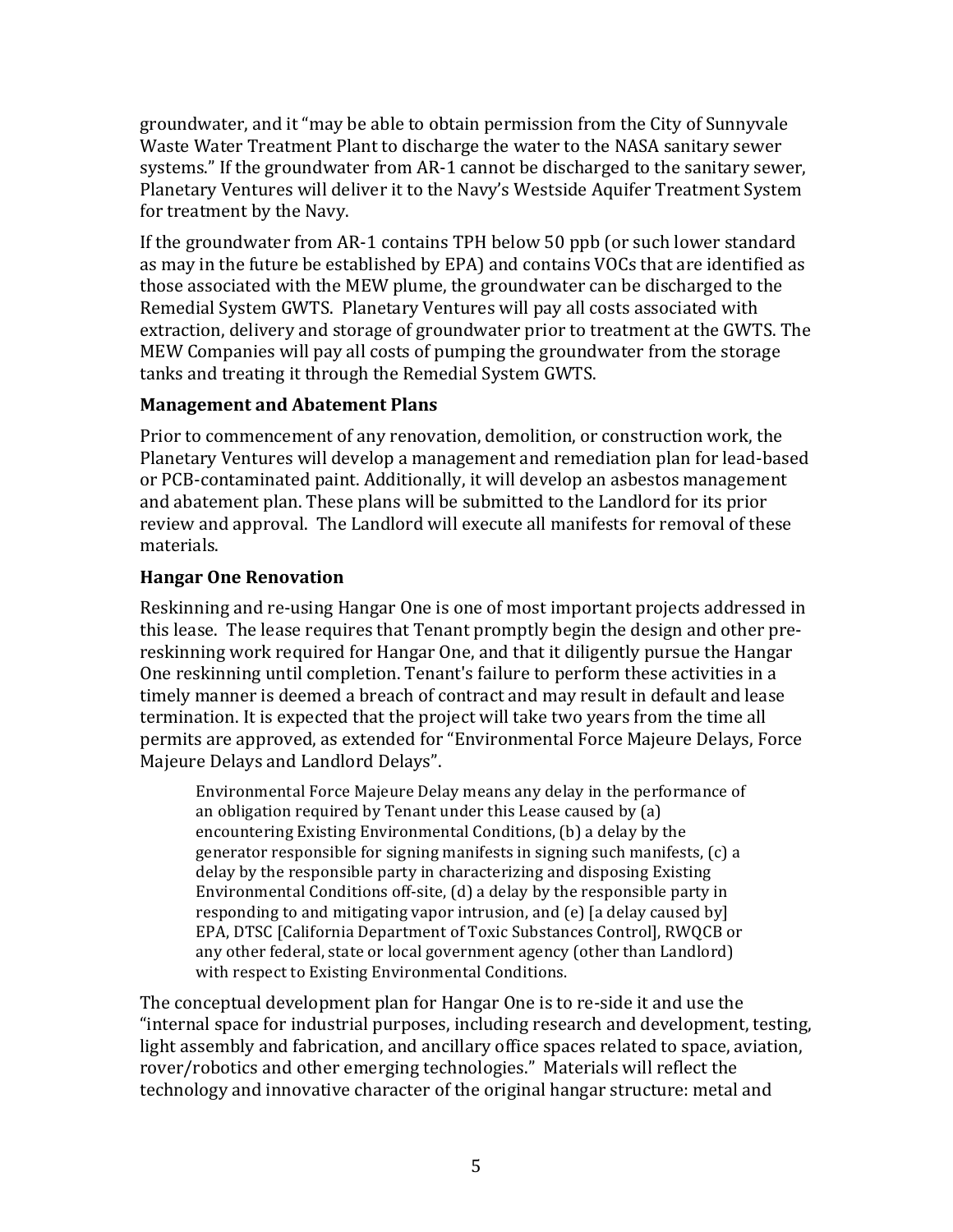glass. It is anticipated that upon completion of the interior improvements, the clamshell doors will be made operational. (Note that in a different paragraph, the document states "Tenant will investigate the feasibility of returning the clam-shell doors to operation.") The new design will reference original elements such as mooring masts and landing circles and "respect the industrial landscape character of the airfield as well as the cultural landscape of the Shenandoah Historic District."

As I wrote in a November Memo regarding the 2014 Sampling Results, the Navy conducted an investigation of the vapor and groundwater seepage pathways in the utility tunnel that connects with Building 10 and Hangar 1. The tunnel is a pathway for vapor intrusion into Building 10 and Hangar 1. Elevated concentrations of TCE and PCE were reported in the tunnel air and in standing water samples. Air samples in the utility tunnel for PCE and TCE respectively, were  $300$  and  $120 \mu g/m^3$ , and  $490$ and  $260 \mu g/m^3$ .

EPA has informed me that the Navy and NASA have a difference of opinion over responsibility for remediating this: The Navy has stated that because it is a new project, the Planetary Ventures will be responsible. This difference of opinion may ultimately delay work. However the lease states the following:

 $3.6$  (d) (i) To ensure that the utility tunnel located under Hangar One does not pose an environmental risk, Tenant *may* [emphasis added], but shall not be obligated to, fill such utility tunnel, and to the extent any shallow contaminated ground water is located within such tunnel, such contaminated water shall be assessed, remediated and disposed of in accordance with section  $6.5(d)$  of this Lease and the applicable provisions of the MFA EIMP. Prior to commencing such work, Tenant shall obtain the necessary approvals to conduct such work from the EPA, state and local regulatory agencies, and the Navy.

#### Section 6.5 (d) states:

(d) Landlord [NASA] will use best efforts to have the Navy accept any dewatered groundwater generated by Tenant from the Premises into treatment facilities operated by the Navy that are now or hereafter existing on the Property. Landlord shall also use its best efforts to have the MEW Companies accept any dewatered groundwater from Area AR-A1 that contains VOCs. To the extent Navy and/or MEW Companies do not accept such dewatered groundwater, Landlord shall accept such dewatered groundwater into Landlord's treatment facility to the extent it has capacity. -Tenant shall characterize de-watered groundwater in order to determine proper means for disposal. Tenant shall obtain any necessary permits for discharge of extracted groundwater to sanitary sewer or storm drain. Copies of such permits will be provided to Landlord.

#### **New Education Center**

The Education Facility is conceived as a self-supporting science, technology, engineering, arts, and mathematics center  $(STE[A]M)$  for public and private use. For the general public, the Education Facility will provide a place for creating awareness of the regional and technological past and challenges that need to be solved for the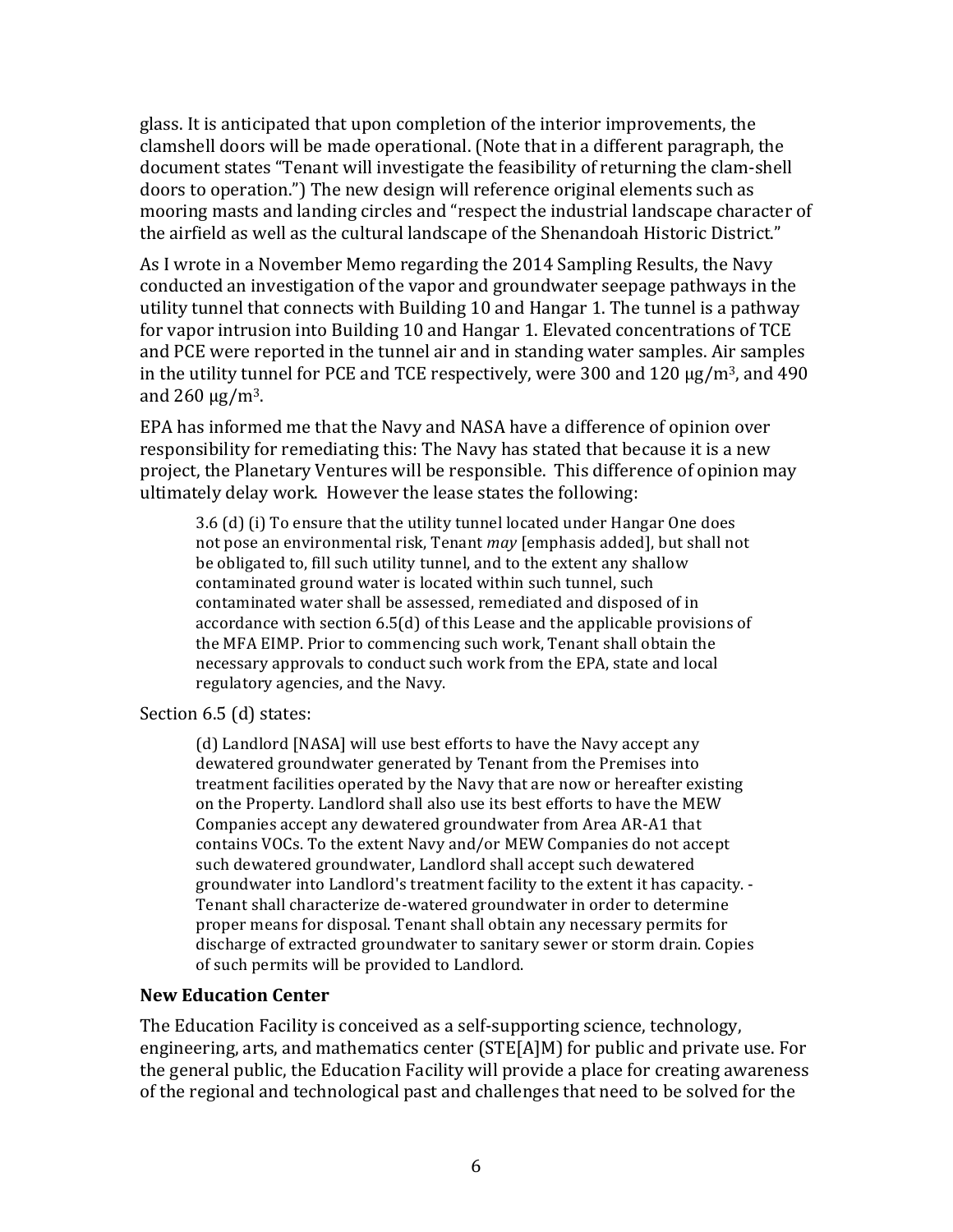future. For educators, it will provide tools and resources to enrich curricula and support students of all ages in the exploration of  $STE(A)M$  topics. For the science, technology, and industry community, the facility will be a new focal point to work together. The facility is currently conceived as a building of approximately 90,000 square feet with surrounding grounds and outdoor spaces.

# **Vapor Intrusion**

In the event vapor intrusion mitigation is required within  $AR-1$ , the MEW Companies shall be responsible for the design of, and costs of construction and operation of, the vapor mitigation systems, as provided in the MEW ROD. In the event vapor intrusion mitigation is required within any areas of the Leasehold *other than* AR-1, the Navy shall be responsible for the design of and costs of construction and operation of the vapor mitigation systems.

### **Wildlife Management**

An important feature of this lease requires that the Tenant bear responsibility for the protection of wildlife, including establishing a burrowing owl preserve. Prior to the execution of this Lease, Landlord and Tenant approved a Wildlife Management Plan. (This is not included in the documents attached to the lease.) The Tenant is required to prepare an updated Wildlife Management Plan for the upcoming twoyear period and provide updates every two years, after approval by the Landlord.

# **Preservation of Historic Character**

This lease enables the Landlord to meet its obligation to preserve its historic properties in accordance with the National Historic Preservation Act (NHPA). The Tenant will own a leasehold interest in real property partially located in an historic district that has been listed in the National Register of Historic Places. Using the historic property in a manner consistent with the NHPA will ensure the preservation of the Landlord's historic property.

The Conceptual Development Plan recognizes that Moffett Field and "the iconic Hangar One" have a long and important heritage in the Bay Area. Protection and use of these historic assets "tell the story of our past and our progress as a nation." The Tenant's goal is to both rehabilitate these assets and to enhance and reuse them in a manner that recognizes their historic significance, while contributing to the future. Tenant's development plan envisions that when rehabilitated, these buildings "will continue to shape the future of our nation by enabling research, testing, assembly, development and educational initiatives related to space, aviation, rover/robotics, and other emerging technologies."

# **National Environmental Policy Act (NEPA) Review**

NEPA reviews are spelled out in the Section 105 of the Construction Provisions, set forth in Exhibit D. It states "Each Project shall commence with an informal review of the proposed design concepts for the Project in an effort to determine the appropriate level of NEPA review ." It also states:

Tenant will, upon Landlord's request, provide an environmental evaluation for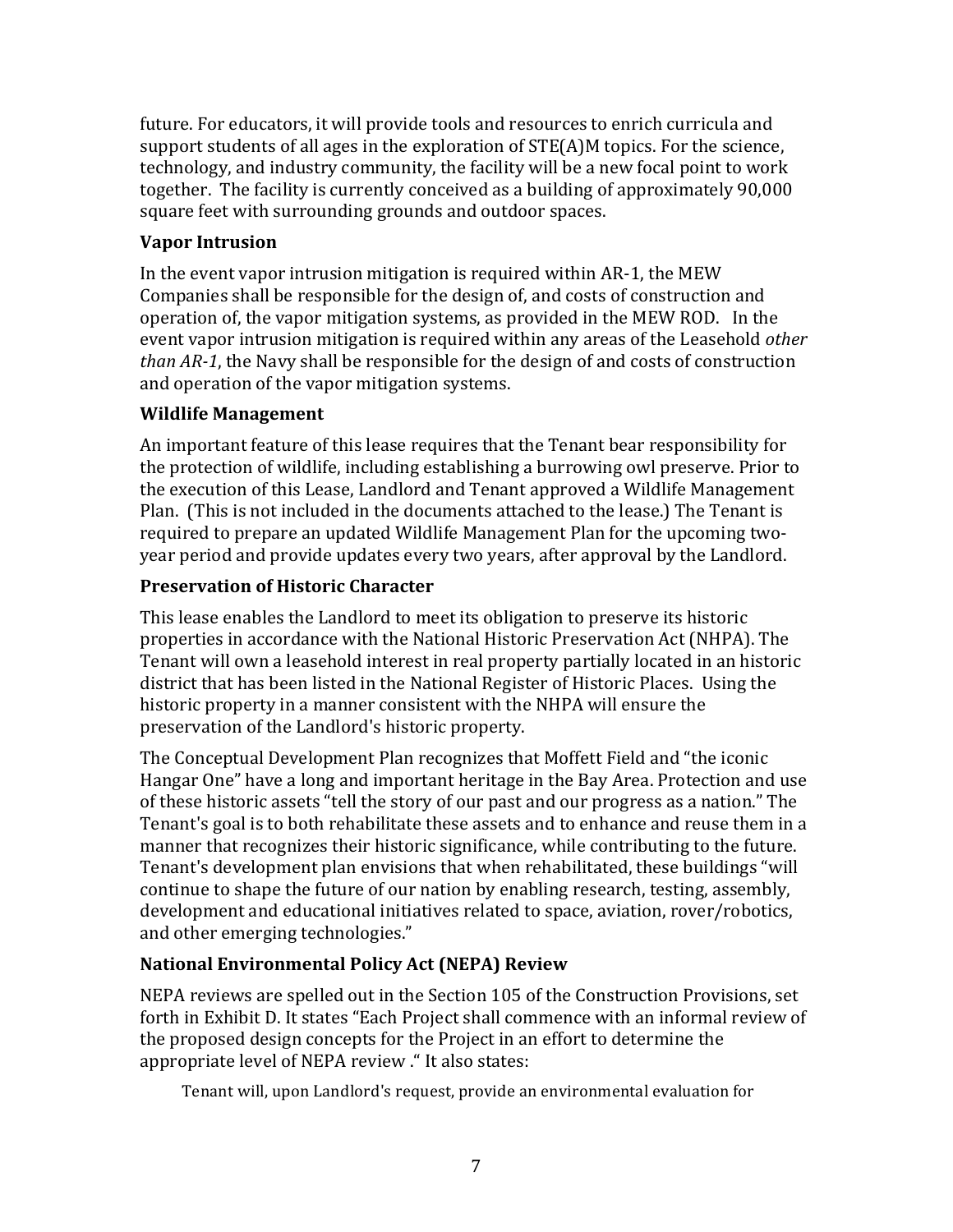each Project to Landlord Representative. The environmental evaluation will be in the form of an environmental checklist, subject to review and approval by the NASA Ames Center NEPA Manager.

The lease states:

Landlord has been engaged in a lengthy planning process regarding the reuse of the Property to promote and enhance Landlord's missions and activities as set forth above. In order to further that planning process, Landlord, acting by and through Ames Research Center, in collaboration with the cities of Sunnyvale and Mountain View and other cooperating agencies, prepared the EIS to study the development and reuse of the Property. Public input on the EIS took place over approximately two (2) years, and the ROD [Record of Decision] was signed in November 2002. Landlord has now agreed to lease the Premises on the terms and conditions set forth in this Lease and for the purposes provided herein to facilitate the development and long - term operation of the Premises.

This Environmental Impact Statement (EIS) was prepared for the NASA Ames Development Plan (NADP), which includes the NASA Research Park (NRP).

# **ANALYSIS**

It should come as no surprise that Planetary Ventures does not wish to be held responsible for the cleanup of previously contaminated property that is part of the leasehold and seek indemnification for yet undiscovered hazardous materials. However, during the course of the lease, particularly regarding the operation of the airfield, fuel storage, and minor maintenance of machinery, it seems unavoidable that Planetary Ventures will discharge to the environment some of the hazardous materials that have already contaminated the soil and groundwater. While the lease has several clauses about dealing with this issue, I believe that there may come a time when there is a dispute between Landlord and Tenant regarding responsibility.

Because I haven't seen the EIMP, I cannot be sure that it is thorough and addresses all of the environmental issues that are likely to come up during the term of the lease. Because the previous EIMP for NASA Research Park was forward thinking, and since EPA has already reviewed it, it is likely to cover most of the issues. The lease and construction agreements allocate responsibility for vapor intrusion mitigation among the responsible parties, but the EIMP's description in the Lease leaves some questions about the allocation of financial responsibility for vapor intrusion mitigation. To make a more definitive conclusion, I would need to review the Allocation Agreements and the EIMP, which are not attached to this version of the Lease.

The construction agreements are very detailed, and they seem to meet their intended purposes: That is, during new construction activities undertaken by Planetary Ventures, the Agreements define who is responsible for disposal of contaminated soil and groundwater. However, these agreements define locations of responsibility, and as stated above, the missing Allocation Agreements are important in an analysis of this portion of the lease.